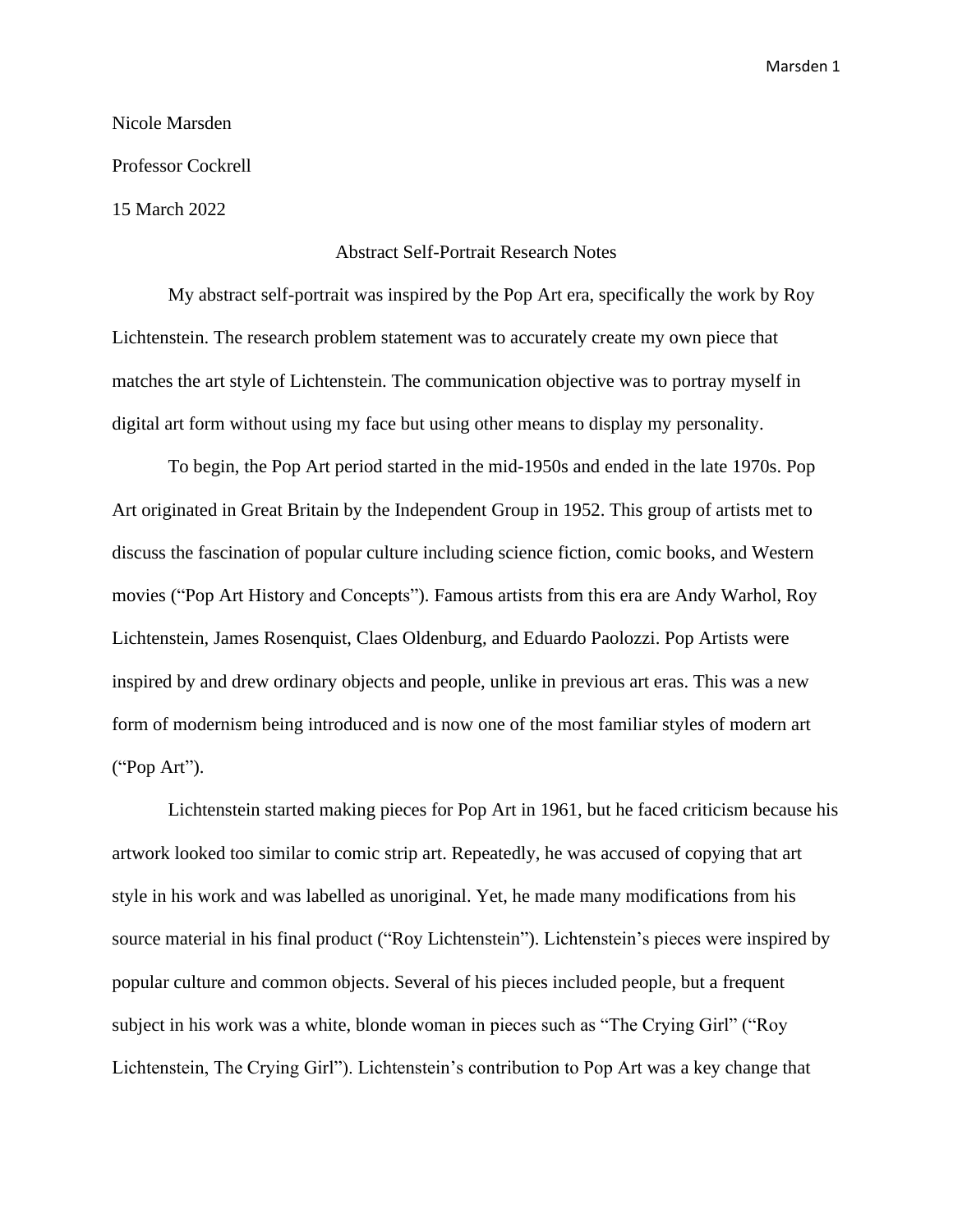Marsden 2

moved away from Abstract Expressionism, which focused heavily on the artist's emotions while Pop Art mostly lacked in that area and focused on the subject itself ("Roy Lichtenstein"). He defined a gray area between what was considered fine art and mass reproduction ("Pop Art History and Concepts").

Common qualities of Pop Art include thick line strokes and bold colors. A special quality in Pop Art are the dots in the foreground, which has a technical name called "Ben-Day Dots." Ben-Day Dots are defined as "small colored dots (typically cyan, magenta, yellow, and black) that are variously spaced and combined to create shading and colors in images," which was created in the late 19<sup>th</sup> century ("Ben-Day Dots"). These dots were over large parts of the art piece or over the entire piece, but in a subtle way that was not distracting. Lichtenstein reproduced these Ben-Day Dots by hand-painting them for his pieces, as well as the comic-book scenes he remade ("Pop Art History and Concepts").

I appreciate Pop Art pieces and Lichtenstein's work because of the excitement they bring to the mundane world with the use of regular people or items like in the piece "Spray Can (1 cent life)" in 1964 ("Roy Lichtenstein, Spray Can (1 cent life))" Pop Artists use bright, bold colors to get the audience's attention like in "The Crying Girl" in 1963 ("Roy Lichtenstein, The Crying Girl"). Also, they bring the art piece to life with a quality of spontaneity flowing through it, such as in "Composition 1" which Lichtenstein screen-printed in 1996 ("Roy Lichtenstein, Composition 1"). Furthermore, I love the appearance of Ben-Day Dots because of my love for polka dotted designs, as well as my enjoyment of reading visual novels such as the "Captain Underpants" and "Scott Pilgrim" series in my childhood. In addition, they give artwork that "comic strip" quality, which I enjoy looking at. It inspires me to believe that there is more to the world than just what I see. I can see something that is stationary and make it exciting and alive.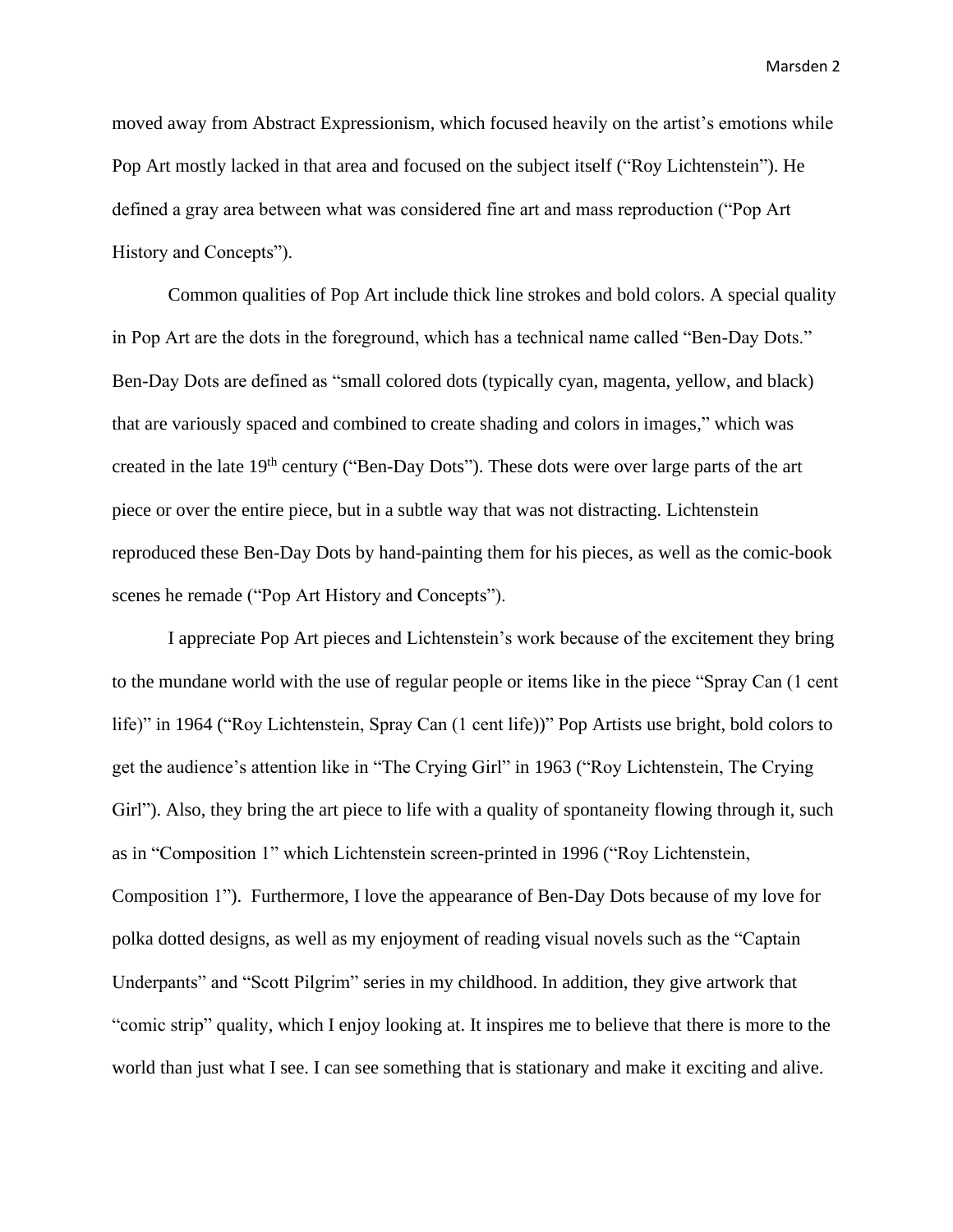Marsden 3

For the visual solution, I focused on my appreciation of music to drive the piece using a piano and several musical staffs with music notes. I have not learned how to play an instrument, but I've always enjoyed listening and singing to music whether alone, at church, or with friends. To produce it, I made small sketches of my various interests before I decided to focus on music. Once I made the decision on my topic, I made a larger final sketch of how I wanted the final to look like. I scanned the final sketch using my phone to upload to my computer. Then, I placed the image as a template in my Adobe Illustrator project file to draw over and continue to use as reference. Most of the work was done using my pen tool to trace the line work, then I filled in the color using the four colors chosen and various patterns, including polka-dots to replicate the "Ben-Day Dots". Finally, I used a clipping mask to make the piece fit into a perfect square. Looking at my visual solution, it accomplished my goal of creating a self-portrait using the theme of music, which brings joy into my life.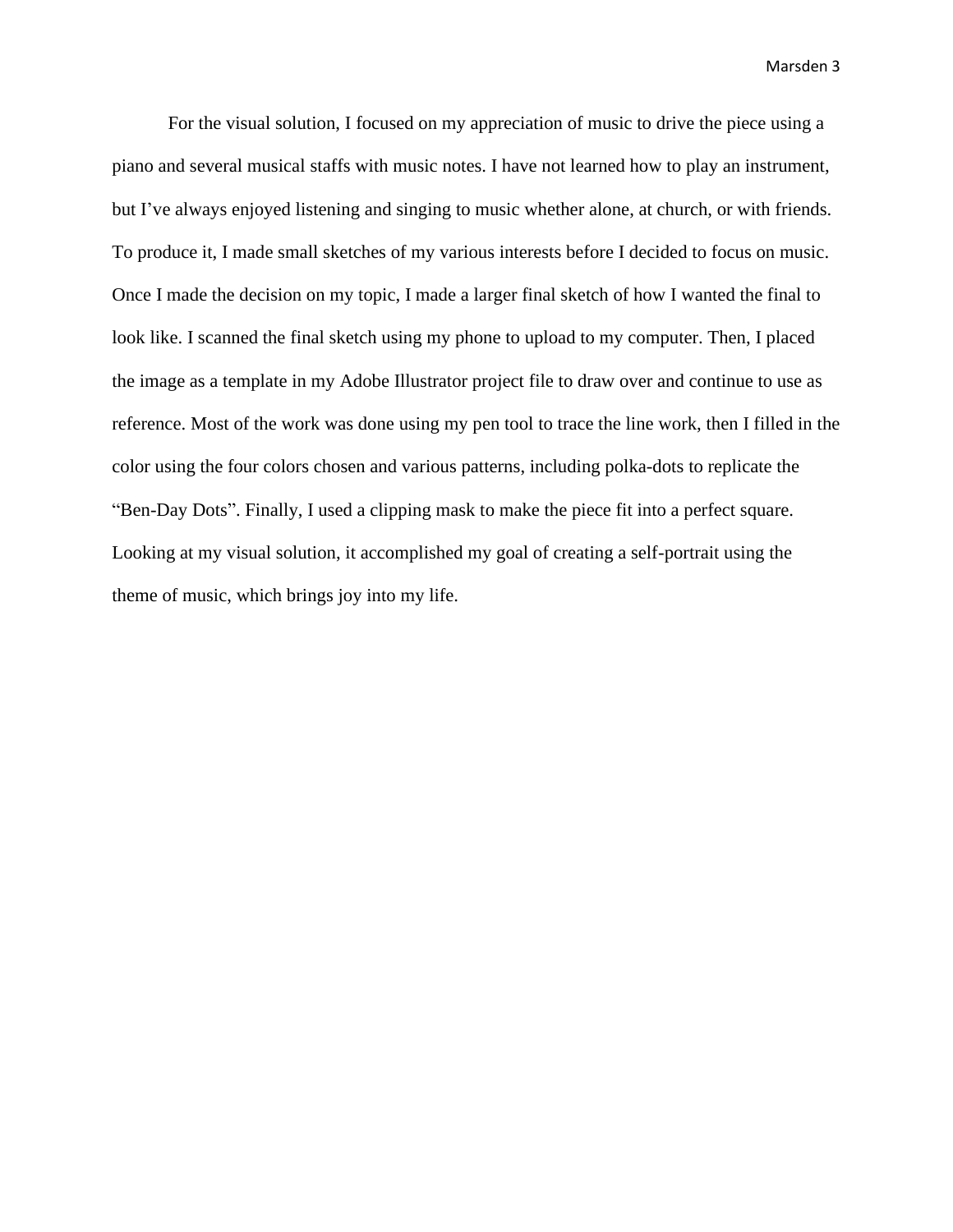

"Spray Can (1 cent life)" – Roy Lichtenstein "Composition 1" – Roy Lichtenstein



"The Crying Girl" – Roy Lichtenstein